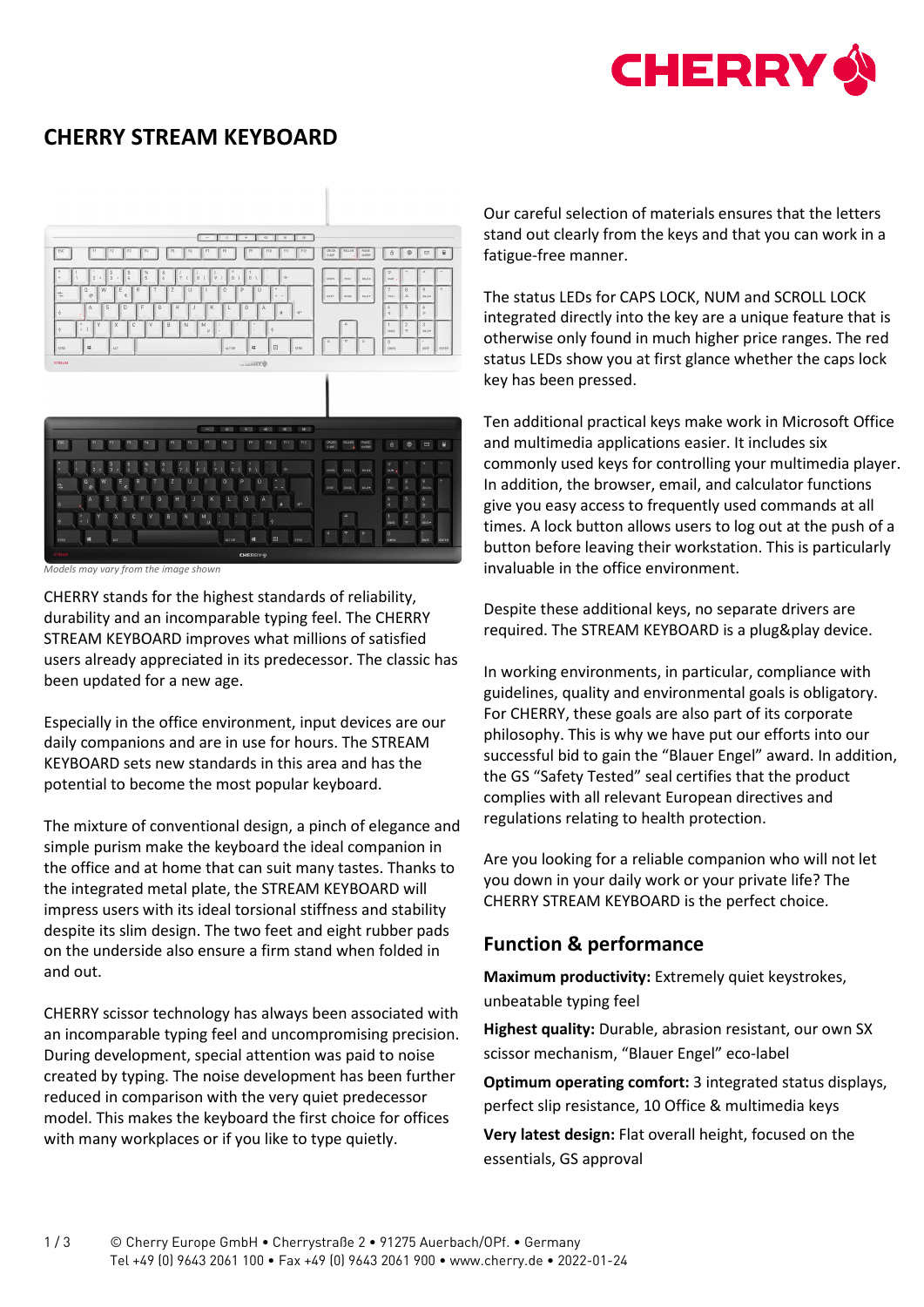

# **CHERRY STREAM KEYBOARD**

## **Technical Data**

| Layout (country or language):<br>Product dependant, see table "Models" | Warranty:<br>We put a lot of dedication and hard work into the development of our products                                                                                                                                                                                                                                                                                                                                                                                                                                                                                                         |  |  |  |
|------------------------------------------------------------------------|----------------------------------------------------------------------------------------------------------------------------------------------------------------------------------------------------------------------------------------------------------------------------------------------------------------------------------------------------------------------------------------------------------------------------------------------------------------------------------------------------------------------------------------------------------------------------------------------------|--|--|--|
| <b>Housing colour:</b><br>Product dependant, see table "Models"        | and we are proud of their quality. This is why, in addition to the statutory<br>guarantee mentioned in the operating instructions, we are granting an expanded<br>manufacturer's guarantee that is subject to the conditions stated below.                                                                                                                                                                                                                                                                                                                                                         |  |  |  |
| Key colour:<br>Product dependant, see table "Models"                   | For the first two years after delivery, the statutory warranty applies. In the third<br>year after delivery, CHERRY voluntarily grants an additional warranty according to<br>the following conditions ("extended warranty"). In the event of a defect, please<br>contact the seller of your CHERRY product. Do not carry out any repairs on your<br>own and do not open the product. There is no warranty if unauthorized changes<br>to the product cause a defect.                                                                                                                               |  |  |  |
| Weight (product):<br>approx. 910 g                                     |                                                                                                                                                                                                                                                                                                                                                                                                                                                                                                                                                                                                    |  |  |  |
| Total weight (with packaging):<br>approx. 1100 g                       | Conditions for the extended warranty<br>In the case of a defect after the first 2 years after delivery of the CHERRY product,                                                                                                                                                                                                                                                                                                                                                                                                                                                                      |  |  |  |
| Cable Length:<br>approx. 180 cm                                        | CHERRY grants its customers for the additional period of one year the right to<br>assert claims for cure, i.e. demand that the defect is remedied or a thing free of<br>defects is supplied. The extended warranty is to be asserted against the seller of<br>the CHERRY product upon presentation of the original invoice, proof of purchase<br>or a comparable proof of the time of purchase.<br>CHERRY, and the seller of the CHERRY product, where applicable, shall remedy the<br>defect in the event the customer has justified claims for cure under the terms of<br>the extended warranty. |  |  |  |
| <b>Storage Temperature:</b><br>-20 °C to 60 °C                         |                                                                                                                                                                                                                                                                                                                                                                                                                                                                                                                                                                                                    |  |  |  |
| <b>Operating Temperature:</b><br>0 °C to 40 °C                         |                                                                                                                                                                                                                                                                                                                                                                                                                                                                                                                                                                                                    |  |  |  |
| <b>Current Consumption:</b><br>typ. 20 mA                              | Excluded from the extended warranty are damages caused by improper use, in<br>particular by the effects of chemical substances, other damages caused by<br>external influences, as well as normal wear and tear and optical changes, in                                                                                                                                                                                                                                                                                                                                                            |  |  |  |
| Interface:<br><b>USB</b>                                               | particular discoloration or abrasion of shiny areas. Also excluded from the<br>extended warranty are accessories and other parts which are not an integral part<br>of the purchased item.                                                                                                                                                                                                                                                                                                                                                                                                          |  |  |  |
|                                                                        |                                                                                                                                                                                                                                                                                                                                                                                                                                                                                                                                                                                                    |  |  |  |

#### **Product approvals:**

- cURus
- VDE-GS
- CE
- FCC
- **UKCA**

#### **Dimensions (product):**

approx. 463 x 163 x 18 mm (with feet up: 29,5 mm)

### **Packaging dimensions:**

approx. 480 x 210 x 24 mm

#### **Keyboard:**

- Degree of protection: Spill resistant
- Service life, standard key: > 20 million key operations
- Number of Keys: Product dependant, see table "Models"
- Number of Hotkeys: 10
- Function Hotkey: Volume down, Sound on/off, Volume up, Previous title, Next title, Play/pause, Blocking the PC, Browser, E-Mail program, Calculator

#### **System requirements:**

#### USB connection

#### **Delivery Volume**

- CHERRY STREAM KEYBOARD
- Operating instructions

### **Packaging Unit:**

Number of products in the master package: 10 Number of master packages per pallet: 49

Errors, technical changes and delivery possibilities excepted. Technical information refers only to the specifications of the products. Features may differ from the information provided.